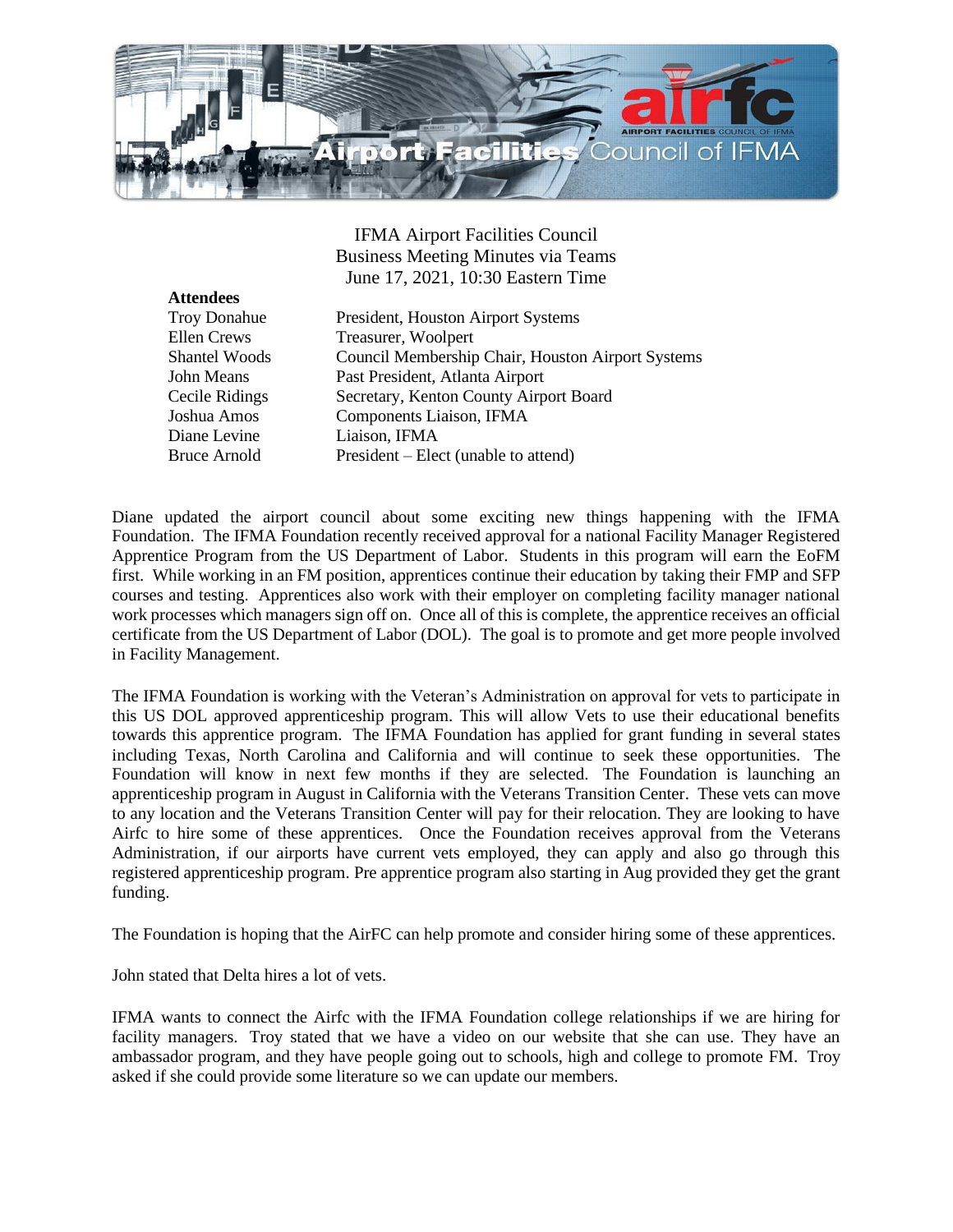

IFMA Airport Facilities Council Business Meeting Minutes via Teams June 17, 2021, 10:30 Eastern Time

**Prior Minutes:** The March 10th meeting minutes were distributed for review last month. Cecile motioned to approve the minutes as presented, Troy seconded, all in favor, so approved.

The April 14th meeting minutes were distributed for review last month. Troy motioned to approve the minutes as presented, Ellen seconded, all in favor, so approved.

The May 12<sup>th</sup> meeting minutes were distributed for review. Cecile motioned to approve the minutes as presented, Ellen seconded, all in favor, so approved.

Cecile to forward the last three months of meeting minutes to Stuart to post to the website.

**Financial Statements, Ellen** submitted the financial statements to the Council Board on June 1<sup>st</sup> for month ending May 28, 2021; this report is summarized below. Cecile motioned to approve as presented, John seconded the motion, so approved.

## **Snapshot of Financial Activity**

| Previous Balances Credits |                                              |  |  |  |  | Debits Ending Balances |                                     |
|---------------------------|----------------------------------------------|--|--|--|--|------------------------|-------------------------------------|
|                           | \$45,514.61 \$422.50 \$15,880.00 \$30,057.11 |  |  |  |  |                        |                                     |
| S.                        |                                              |  |  |  |  |                        | 65,303.39 \$ 0.25 \$ - \$ 65,303.64 |
|                           |                                              |  |  |  |  |                        | Total: \$ 95,360.75                 |

Debits reflect:

- Videographer for Spring Conference
- Northwest Logo Products the backpack giveaway
- IFMA Foundation Scholarship to be awarded Oct 2021

Credits (deposits) include:

- Membership dues
- · Interest earned

Ellen stated that the spring conference additional costs since the May financials was roughly \$1000 for delivery charges for the attendee gifts. Next month she will have a wrap up of the spring conference costs.

**Membership:** Joshua checked, and our current membership is at 195 members.